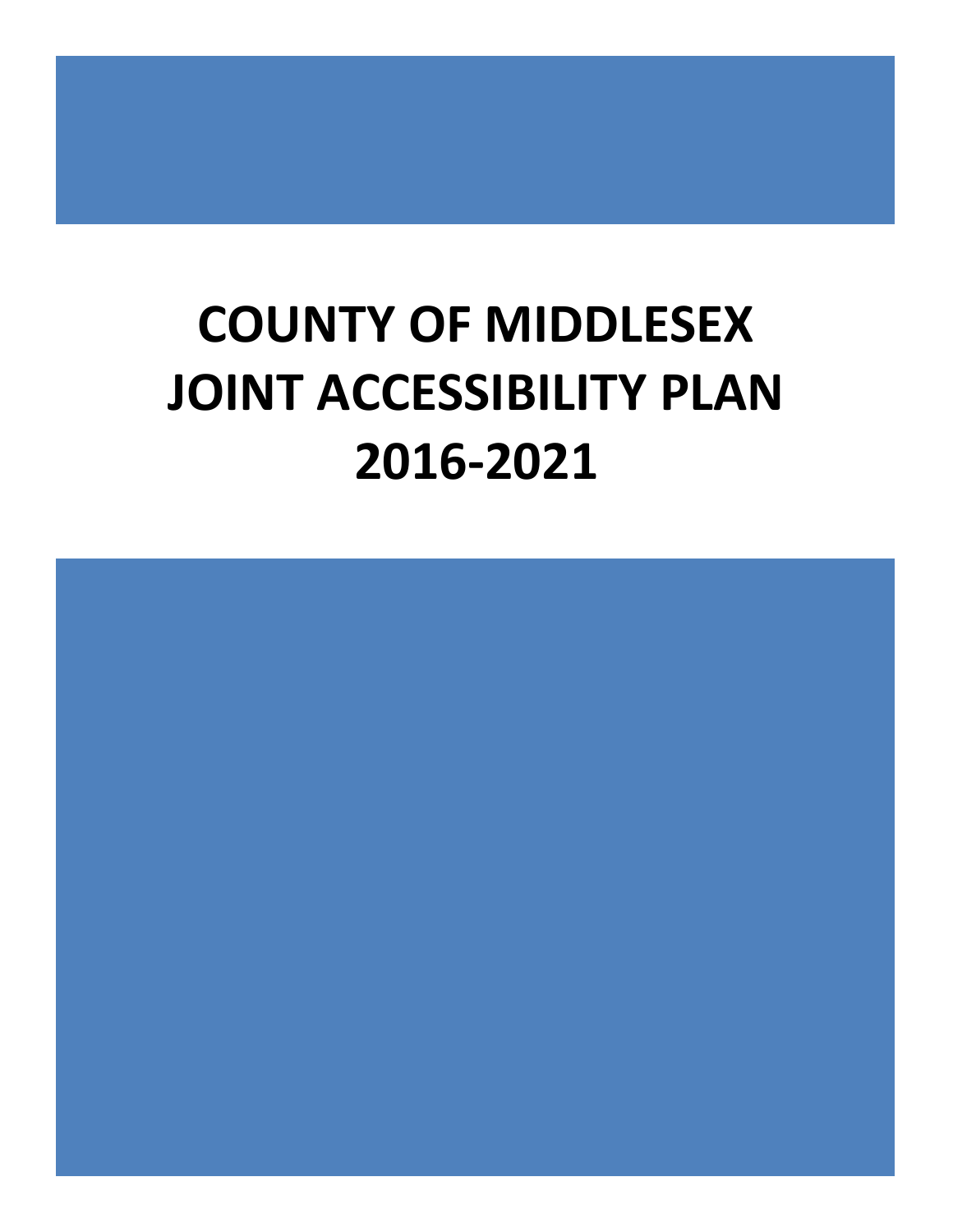<span id="page-1-0"></span>

# **TABLE OF CONTENTS**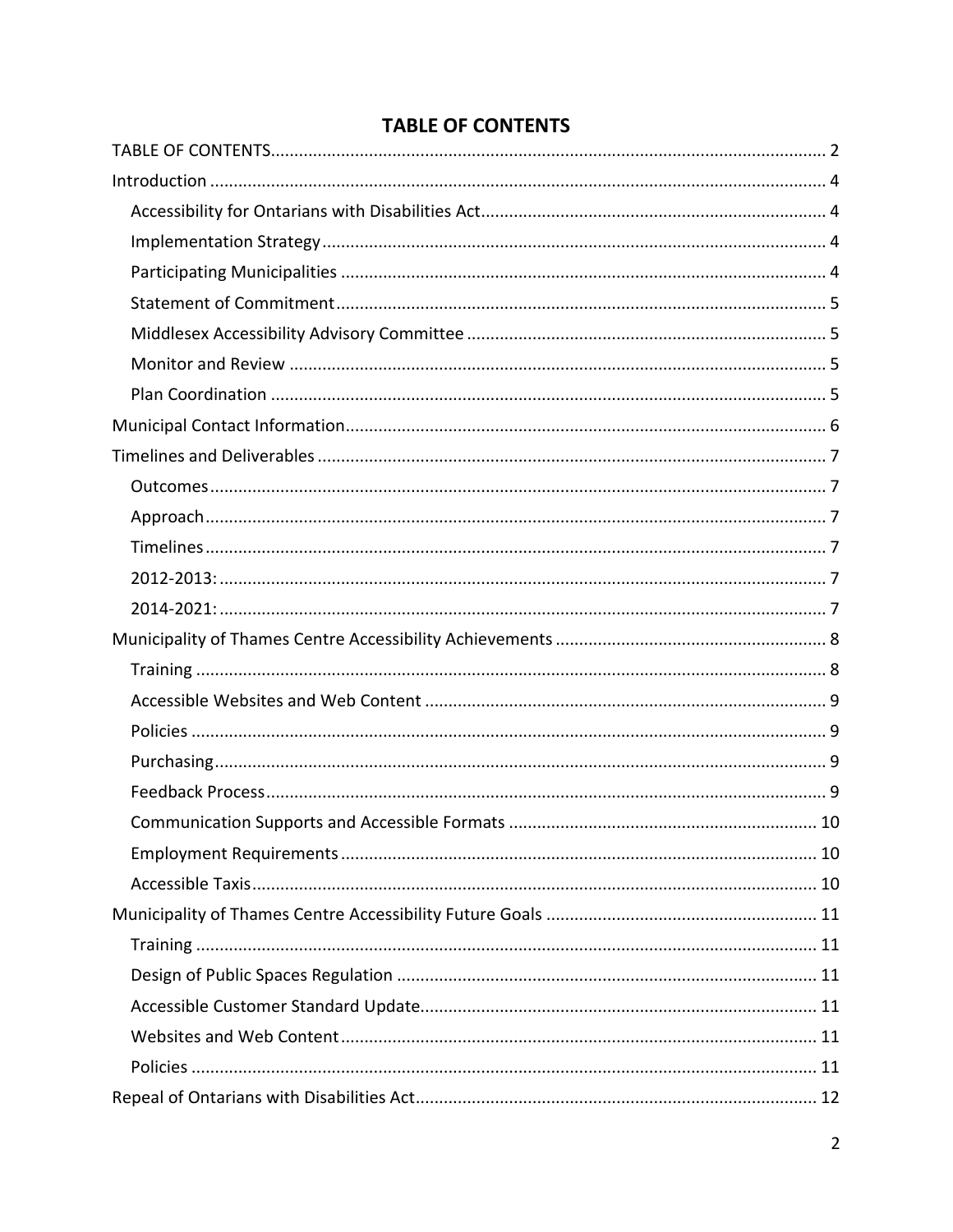| Maintenance of Accessibility Elements, Design of Public Spaces Standard 13 |  |
|----------------------------------------------------------------------------|--|
|                                                                            |  |
|                                                                            |  |
|                                                                            |  |
|                                                                            |  |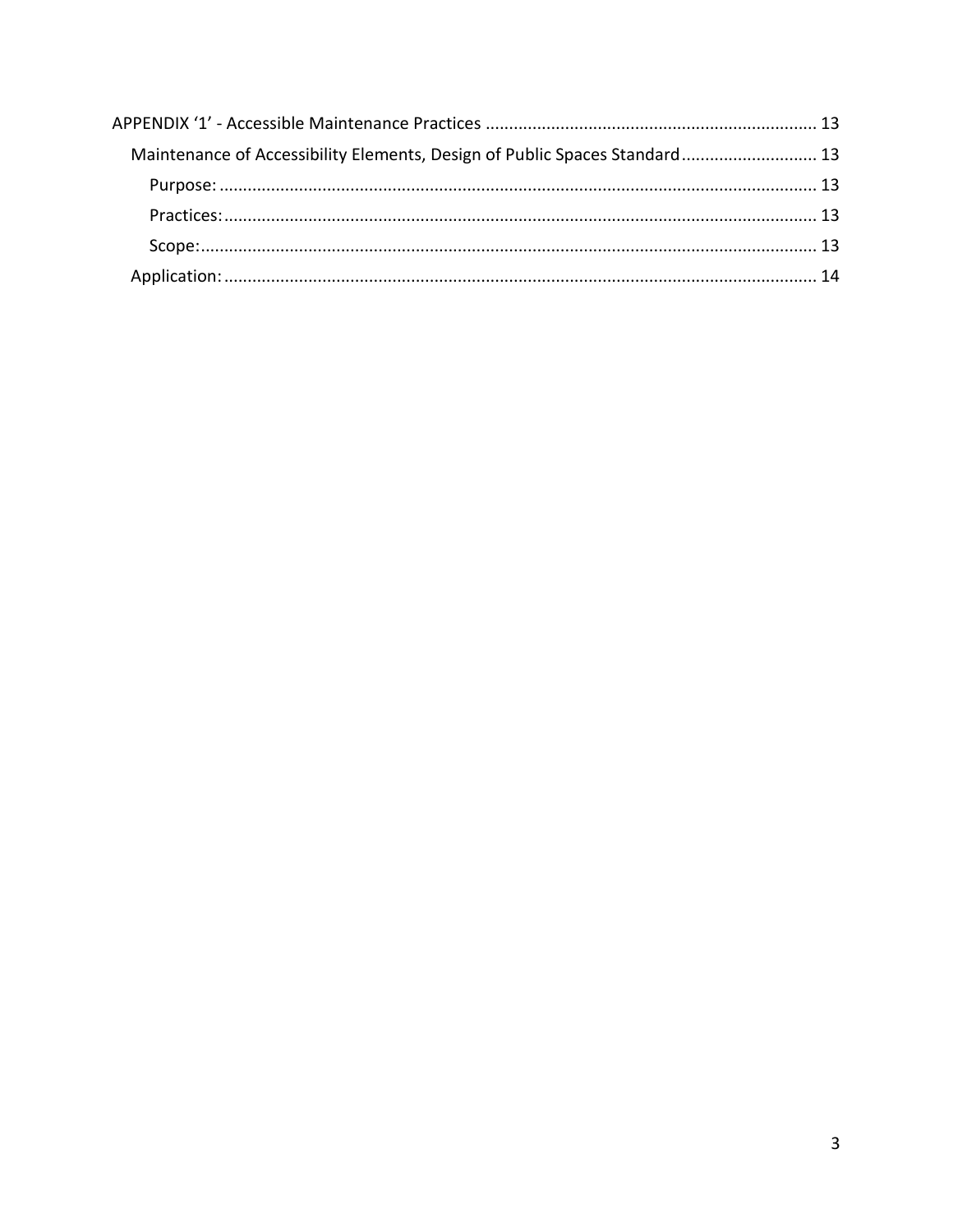# **Introduction**

# <span id="page-3-1"></span><span id="page-3-0"></span>**Accessibility for Ontarians with Disabilities Act**

In June 2005, the Accessibility for Ontarians with Disabilities Act 2005 (AODA) was enacted into law. The AODA is more comprehensive and prescriptive than the Ontarians with Disabilities Act from 2001 and applies to the public sector, as well as private and non-profit organizations. The AODA requires the development of accessibility standards, compliance deadlines, and administrative penalties for non-compliance.

The fundamental purpose of the AODA is to ensure that Ontario is accessible by 2025. Ontario is the first and only Canadian jurisdiction to regulate accessibility standards.

Standards Development Committees were established in the following areas:

- Customer Service
- Information and Communications
- Employment
- Transportation
- Built Environment

Each standard has established implementation targets and compliance requirements for obligated organizations. The AODA requires accessibility of goods, services, facilities, accommodation, employment as well as information and communications.

# <span id="page-3-2"></span>**Implementation Strategy**

Middlesex County supports the spirit and goals of the AODA to make the Province of Ontario accessible by 2025. The County is striving to become more accessible and inclusive to people with disabilities by ensuring accessibility is a reality throughout all facilities and business operations. Ensuring accessibility is integrated into all County initiatives, business practices, boards, committees departments and divisions. The County and all participating municipalities are committed to fulfilling the requirements.

# <span id="page-3-3"></span>**Participating Municipalities**

This multi-year accessibility plan is prepared jointly between the County of Middlesex and the following participating municipalities:

- County of Middlesex
- Township of Adelaide Metcalfe
- Township of Lucan Biddulph
- Municipality of Middlesex Centre
- Municipality of North Middlesex
- Municipality of Southwest Middlesex
- Municipality of Strathroy-Caradoc
- Municipality of Thames Centre
- Village of Newbury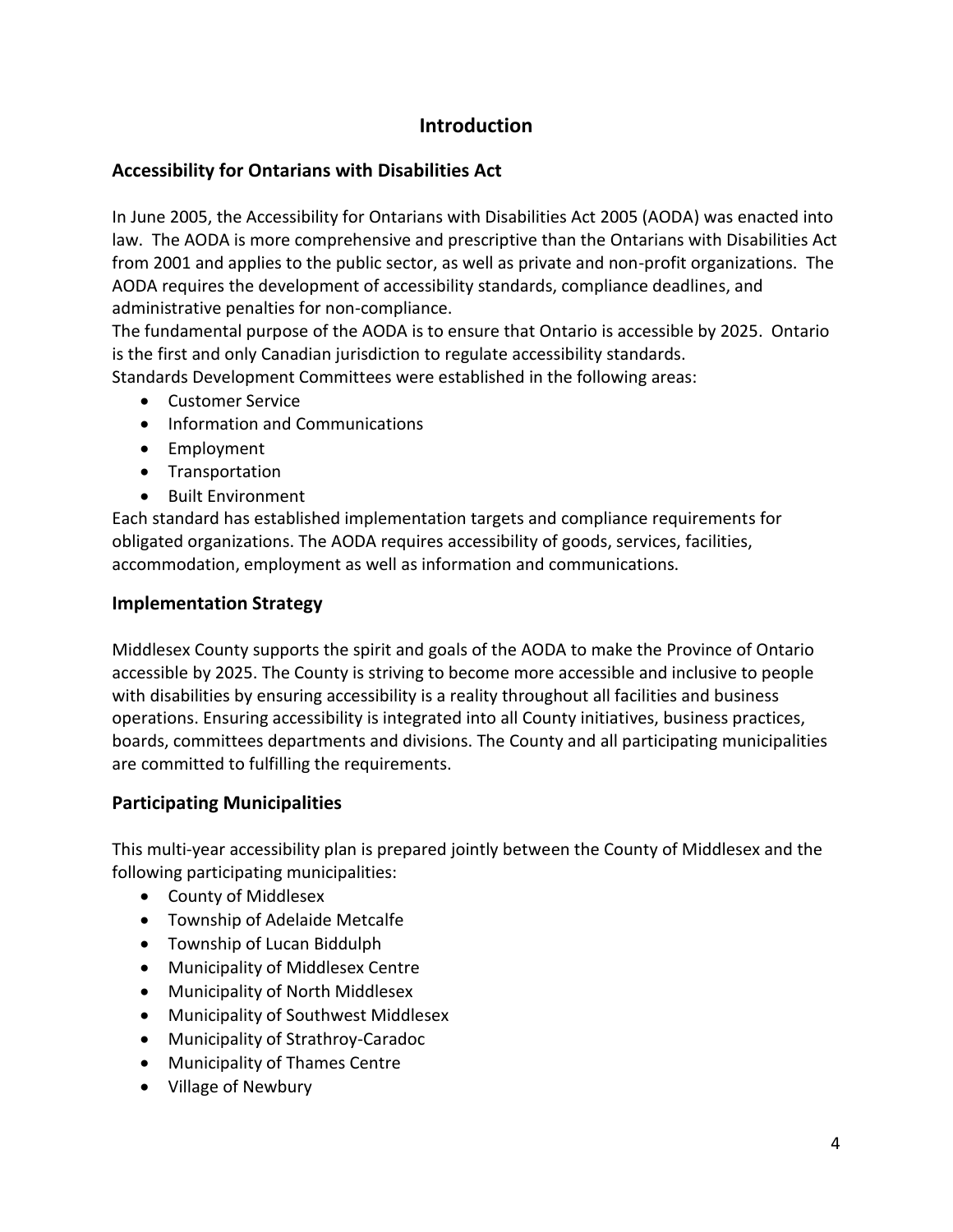# <span id="page-4-0"></span>**Statement of Commitment**

Middlesex County and the participating municipalities are committed to eliminating barriers and improving accessibility for people with disabilities in a manner that respects dignity, independence, integration and equal opportunity.

Middlesex County recognizes the diverse needs of all our residents and customers and will respond by striving to provide services and facilities that are accessible to all. Middlesex County is committed to meeting the needs of people with disabilities in a timely manner, and will do so by preventing and removing barriers to accessibility and meeting accessibility requirements under the Accessibility for Ontarians with Disabilities Act (AODA).

# <span id="page-4-1"></span>**Middlesex Accessibility Advisory Committee**

The AODA requires municipalities to establish an Accessibility Advisory Committee, where the population exceeds 10,000.

The Middlesex Accessibility Advisory Committee is a public committee that is comprised of people with disabilities and staff members from the County and local municipalities. The purpose of the committee is to provide advice to Councils on the removal and prevention of barriers.

# <span id="page-4-2"></span>**Monitor and Review**

This Multi-Year Accessibility Plan will be reviewed and updated at least once every five years.

An annual status report will be completed to document the progress and measures taken to implement Middlesex County's strategy and meet the requirements under the Integrated Accessibility Standards Regulation.

# <span id="page-4-3"></span>**Plan Coordination**

The County's Accessibility Coordinator is responsible for the development of this plan, in consultation with the participating municipalities and the Accessibility Advisory Committee.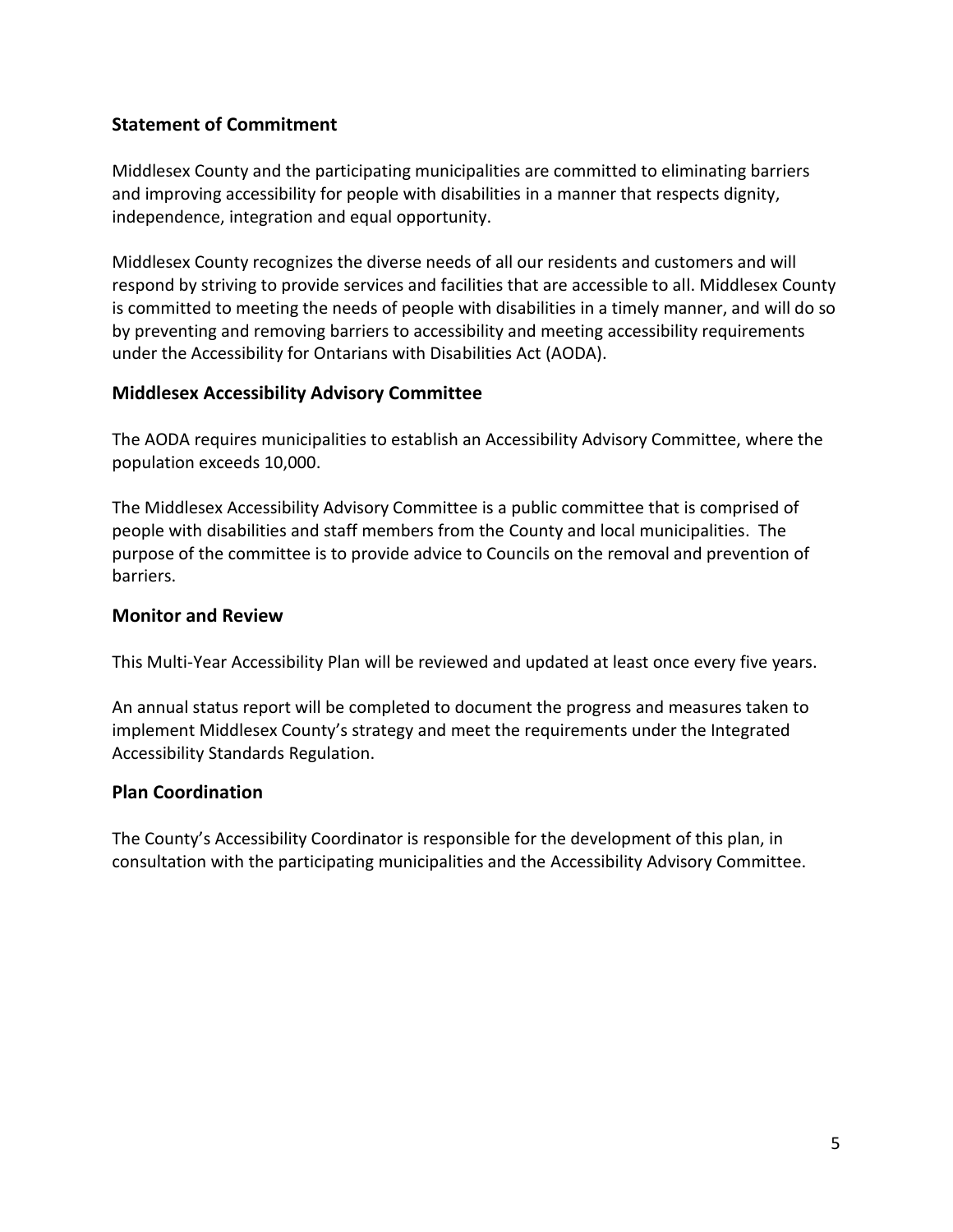# **Municipal Contact Information**

<span id="page-5-0"></span>

| <b>Municipality</b>                        | <b>Contact</b>                            |
|--------------------------------------------|-------------------------------------------|
| <b>County of Middlesex</b>                 | Jennifer Cowan, Accessibility Coordinator |
| <b>399 Ridout Street North</b>             | Kathy Bunting, County Clerk               |
| London ON N6A 2P1                          |                                           |
| <b>Township of Adelaide Metcalfe</b>       | Fran Urbshott, Administrator/Clerk        |
| 2340 Egremont Drive, R.R.#5                | Cathy Case, Treasurer/Deputy Clerk        |
| Strathroy, ON N7G 3H6                      |                                           |
| <b>Township of Lucan Biddulph</b>          | Ron Reymer, CAO                           |
| 33351 Richmond St., P.O. Box 190           | Lisa deBoer, Clerk                        |
| Lucan, ON NOM 2J0                          |                                           |
| <b>Municipality of Middlesex Centre</b>    | Michelle Smibert, CAO                     |
| 10227 Ilderton Road, R.R. #2               | Stephanie Troyer-Boyd, Clerk              |
| Ilderton, ON NOM 2A0                       |                                           |
| <b>Municipality of North Middlesex</b>     | Jackie Tiedeman, Clerk                    |
| 229 Main Street, P.O. Box 9                |                                           |
| <b>Parkhill ON NOM 2K0</b>                 |                                           |
| <b>Municipality of Southwest Middlesex</b> | Janneke Newitt, Administrator-Clerk       |
| 153 McKellar Street, P.O. Box 218          |                                           |
| Glencoe, ON NOL 1M0                        |                                           |
| <b>Municipality of Strathroy-Caradoc</b>   | Ralph Coe, CAO                            |
| <b>52 Frank Street</b>                     | Angela Toth, Director of Corporate        |
| <b>Strathroy, ON N7G 2R4</b>               | Services/Clerk                            |
| <b>Municipality of Thames Centre</b>       | Margaret Alexander, Clerk                 |
| 4305 Hamilton Road,                        | Stewart Findlater, CAO                    |
| Dorchester, ON NOL 1G3                     |                                           |
| <b>Village of Newbury</b>                  | Betty Gordon, Clerk-Treasurer             |
| 22910 Hagerty Road, Newbury, ON NOL 1Z0    |                                           |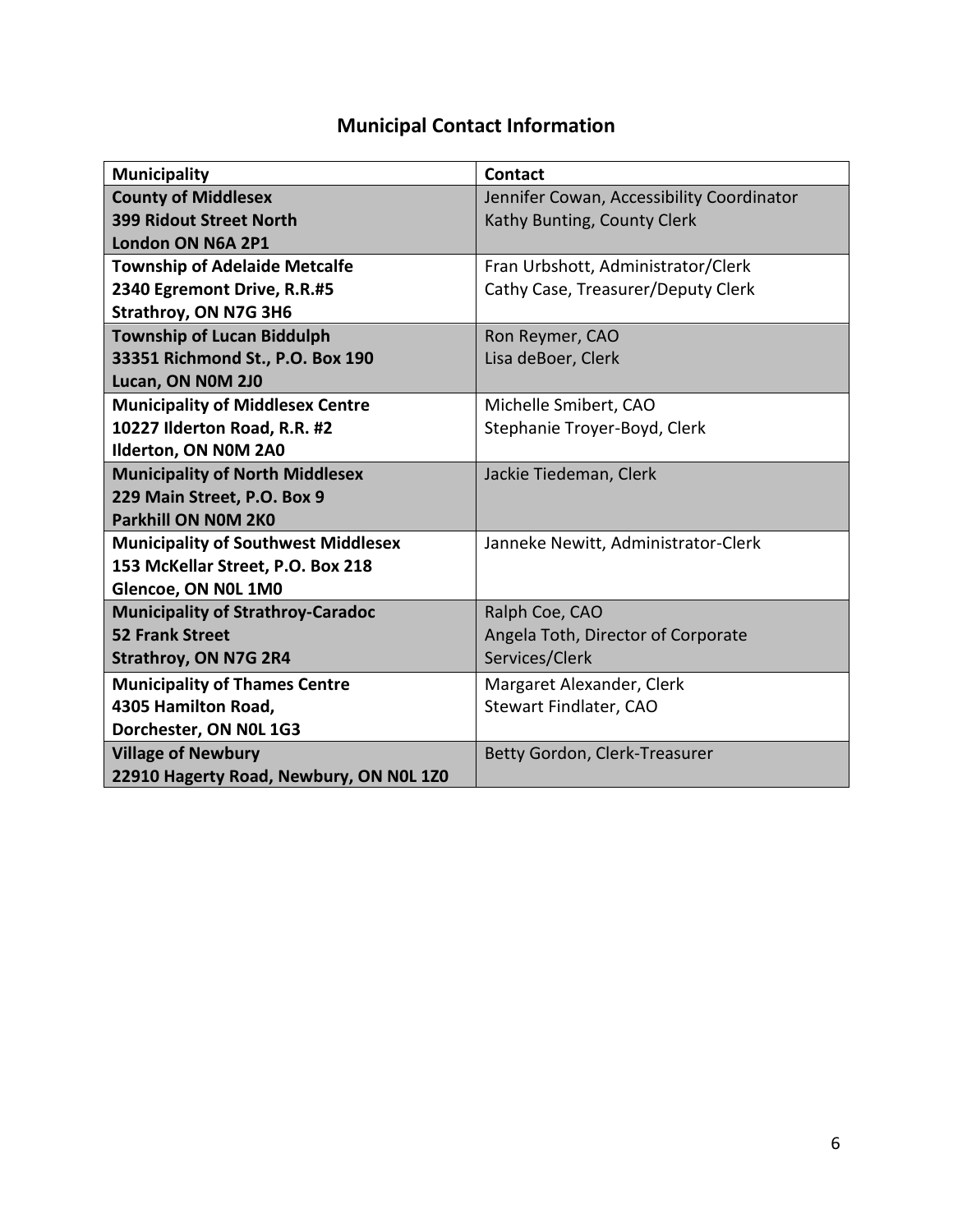# <span id="page-6-0"></span>**Timelines and Deliverables**

# <span id="page-6-1"></span>**Outcomes**

- People with disabilities will have access to accessible services
- People with disabilities will have access to alternate formats and communication supports for any information that the Municipality produces
- A barrier-free recruitment process
- Greater accessibility in Municipal-owned facilities
- Municipal staff able to identify barriers to accessibility and actively seek solutions to prevent and remove barriers

# <span id="page-6-2"></span>**Approach**

- Develop policies and procedures
- Incorporate accessibility into planning processes
- Train staff
- Engage the public in feedback
- Work to remove barriers to employment
- Continue to make facilities accessible
- Ensure there is access to information and communications

#### <span id="page-6-4"></span><span id="page-6-3"></span>**Timelines**

#### **2012-2013:**

- The development of policies
- Developing a multi-year accessibility plan
- Purchasing requirements
- **•** Emergency and public safety information
- Report to the Accessibility Directorate of Ontario (2013)

#### <span id="page-6-5"></span>**2014-2021:**

- Employment
- **•** Training
- Feedback process
- Accessible formats and communication supports
- Accessible Websites and web content
- Report to the Accessibility Directorate of Ontario (2015, 2017, 2019, 2021)
- Design of Public Spaces Regulation
- Accessible Customer Service update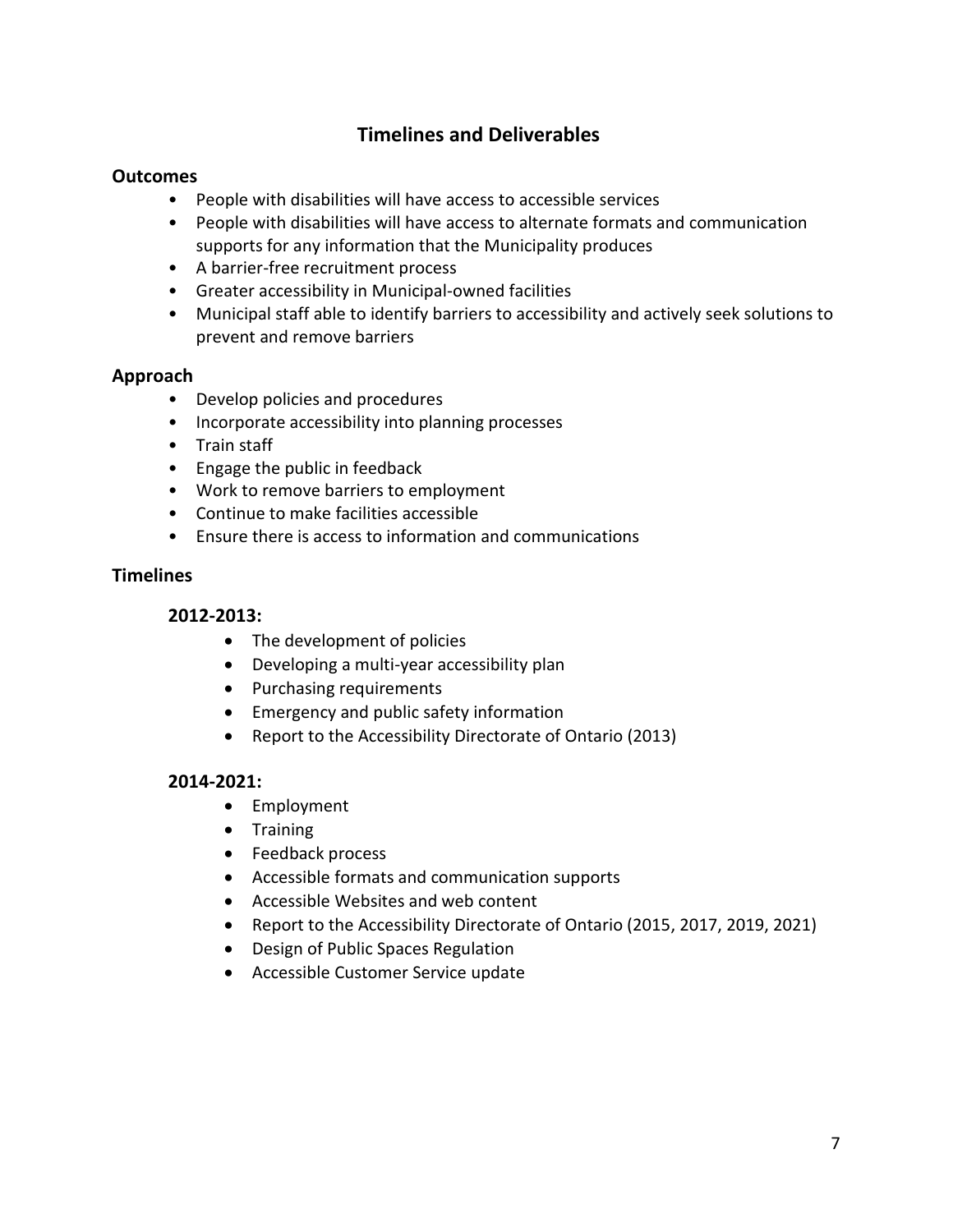# **Municipality of Thames Centre Accessibility Achievements**

# <span id="page-7-1"></span><span id="page-7-0"></span>**Training**

- Trained Council Members and Department Heads on the new Accessibility Policy in 2013.
- Trained staff on accessibility regulations in 2014. This training is provided on an ongoing basis when new employees are hired. The training includes:
	- $\circ$  A review of the Accessibility for Ontarians with Disabilities Act and its regulations (including the Accessible Customer Service Standard and the Integrated Accessibility Standard)
	- o An overview of the Ontario Human Rights Code
	- $\circ$  How to interact and communicate with persons with various types of disability.
	- $\circ$  How to interact with persons with disabilities who use an assistive device or require the assistance of a guide dog or other service animal or the assistance of a support person.
	- o How to use equipment or devices available on the provider's premises or otherwise provided by the provider that may help with the provision of goods or services to a person with a disability.
	- $\circ$  What to do if a person with a particular type of disability is having difficulty accessing the provider's goods or services.
- Developed training document for volunteers (including committee members). This training is provided on an ongoing basis when new volunteers come on board.
- Trained staff on "creating accessible documents". This was provided to admin staff in 2014 and 2015. This training includes:
	- $\circ$  The basics of how to build an accessible Word document
	- o Tips and best practices
	- o How to test for accessibility within a document
	- o Plain language and colour contrast
	- o A review of making Excel spreadsheets and PowerPoint presentations accessible (this is provided to staff based on job duties)
	- o Reviewing an accessible PDF
- Trained Council Members on AODA requirements in 2015.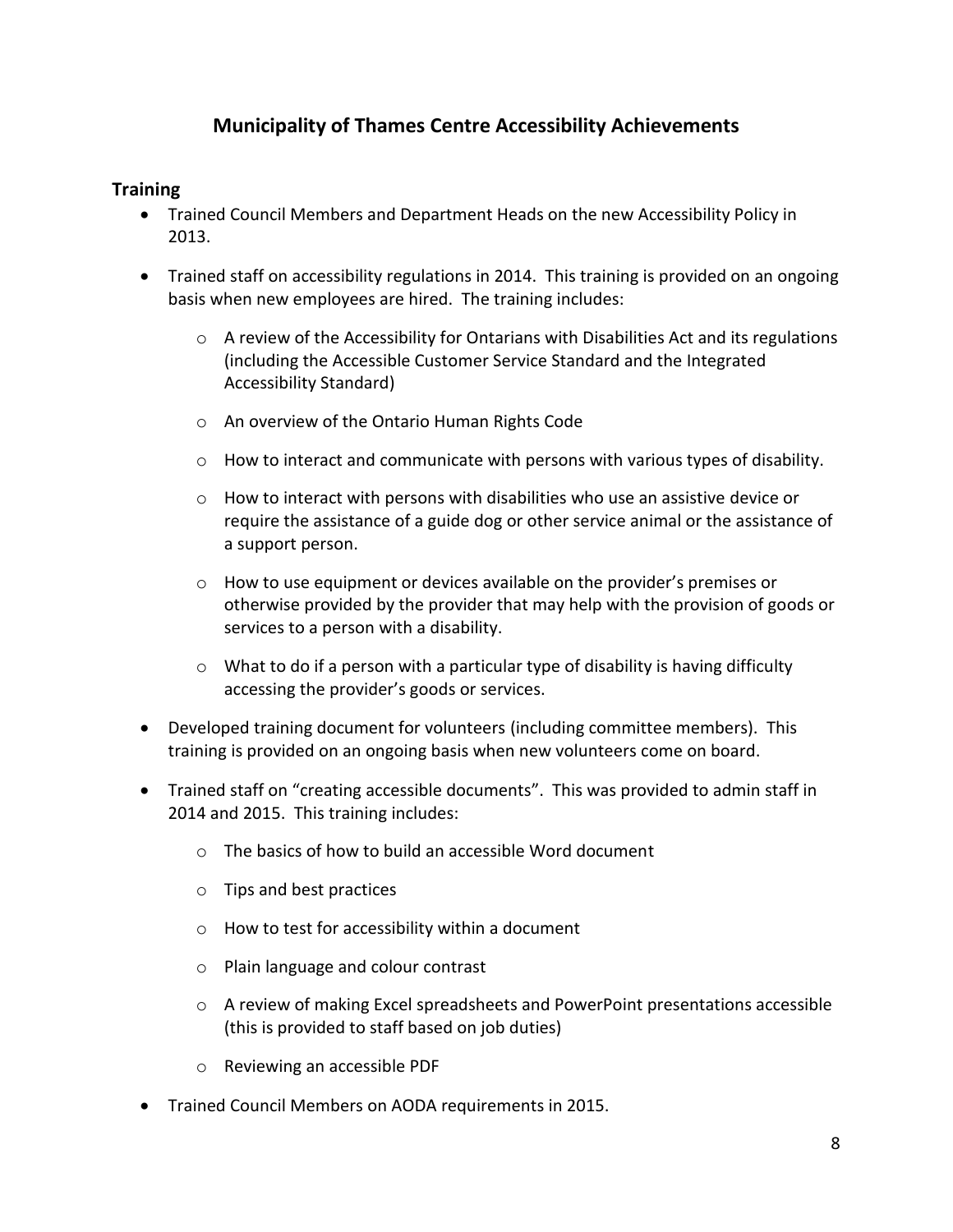The In-house web developer was informed of the Web Content Accessibility Guidelines in 2013.

# <span id="page-8-0"></span>**Accessible Websites and Web Content**

- Templates
	- $\circ$  Created templates to assist in making documents accessible. This includes Council and Committee reports, and by-laws. The Municipal Staff are working towards making other web documents accessible, ie. job advertisements, job descriptions, media releases, newsletters, etc.
- Accessible Emergency Plan
	- o Community Emergency Management Plan is currently available in a web accessible format on the Municipality's website. Alternate formats can be obtained by contacting the Municipal Clerks office.

#### <span id="page-8-1"></span>**Policies**

- Developed Accessible Customer Service policy in 2009.
- Developed Corporate Accessibility policy which includes the requirements under the Accessible Customer Service Standard and the Integrated Accessibility Standard.
- Developed Accommodations in the Workplace policy which outlines the process that staff must follow when requesting an accommodation. The policy also outlines the process for accommodations being provided during the recruitment process.
- Developed Modified Work Policy in 2013.

# <span id="page-8-2"></span>**Purchasing**

- Amended purchasing policy in November 2013 and again in November 2014.
- Developed purchasing resource for staff in November 2014.

# <span id="page-8-3"></span>**Feedback Process**

- Members of the public can submit their feedback using the feedback form available at the Municipal Office or on the Municipality's website. The Municipality welcomes feedback regarding accessibility.
	- o When the Municipality receives feedback, the Municipal Clerk will notify the appropriate department and make arrangements for the feedback to be followed up with.
- When seeking feedback from the public, the Municipality will provide accessible formats and/or communication supports to members of the public upon request.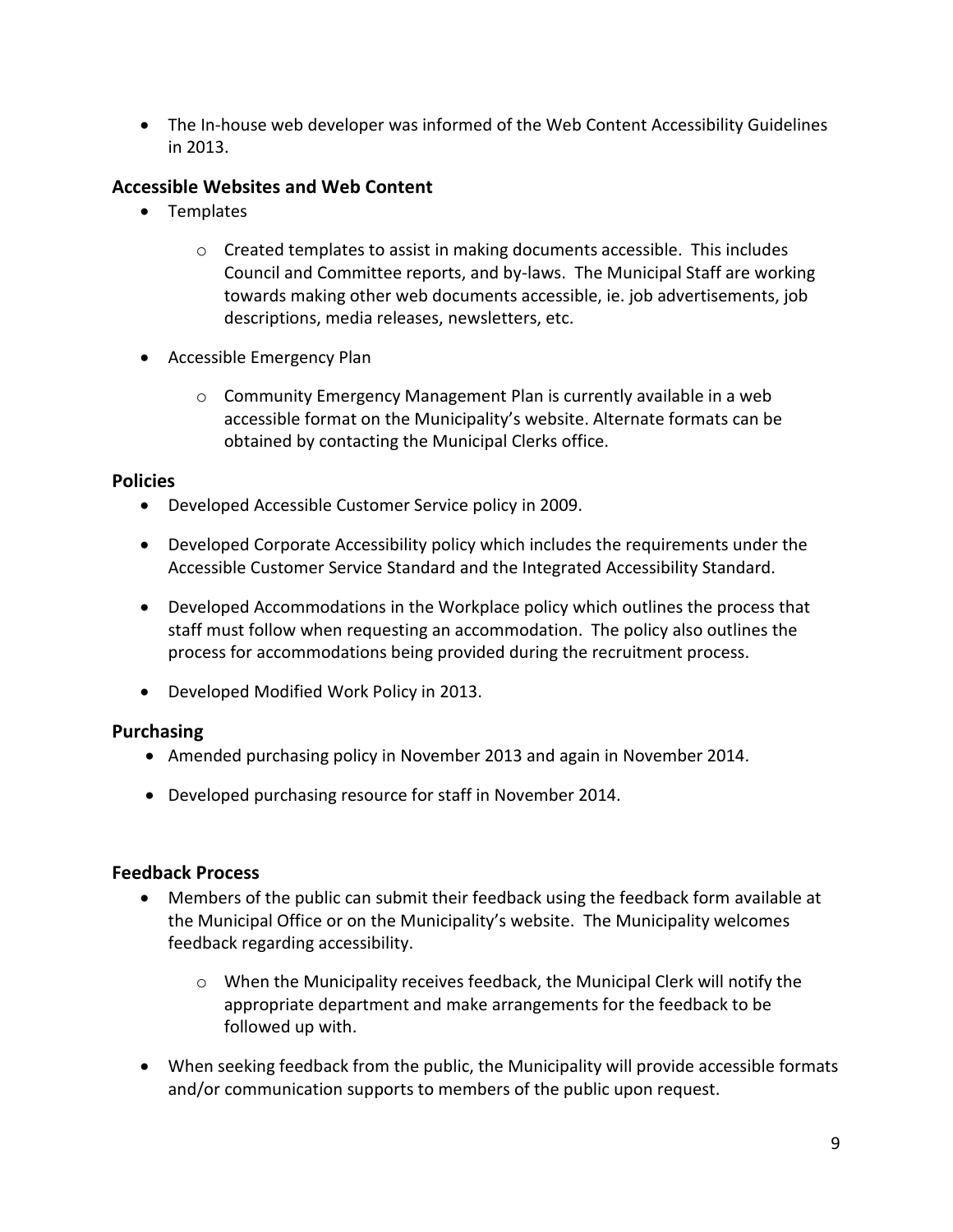# <span id="page-9-0"></span>**Communication Supports and Accessible Formats**

- Through training, the Municipality attempts to ensure that documents found on the Municipality's website (through which the Municipality has control) are accessible per the Web Content Accessibility Guidelines. This is an ongoing process. Members of the public can request documents in accessible formats or communication supports needed to attend meetings. Members of the public should contact the Municipal Clerk to determine the appropriate format.
- Developed a procedure for requests for an alternate format or communication support in 2015. This information has been forwarded to the Department Heads who would be responding to these types of requests.

# <span id="page-9-1"></span>**Employment Requirements**

- Developed Accommodations in the Workplace policy which outlines the process that staff must follow when requesting an accommodation. The policy also outlines the process for accommodations being provided during the recruitment process (includes Accessible Recruitment Guidelines).
- Provided Department Heads with information on how to remove barriers to accessibility throughout the recruitment process.
- Developed accommodations procedure to ensure that accommodation requests are documented.

# <span id="page-9-2"></span>**Accessible Taxis**

• Conducted a survey to assist the Municipality in determining the proportion of accessible taxicabs need in the community. The results were presented to Council for their information in September 2013.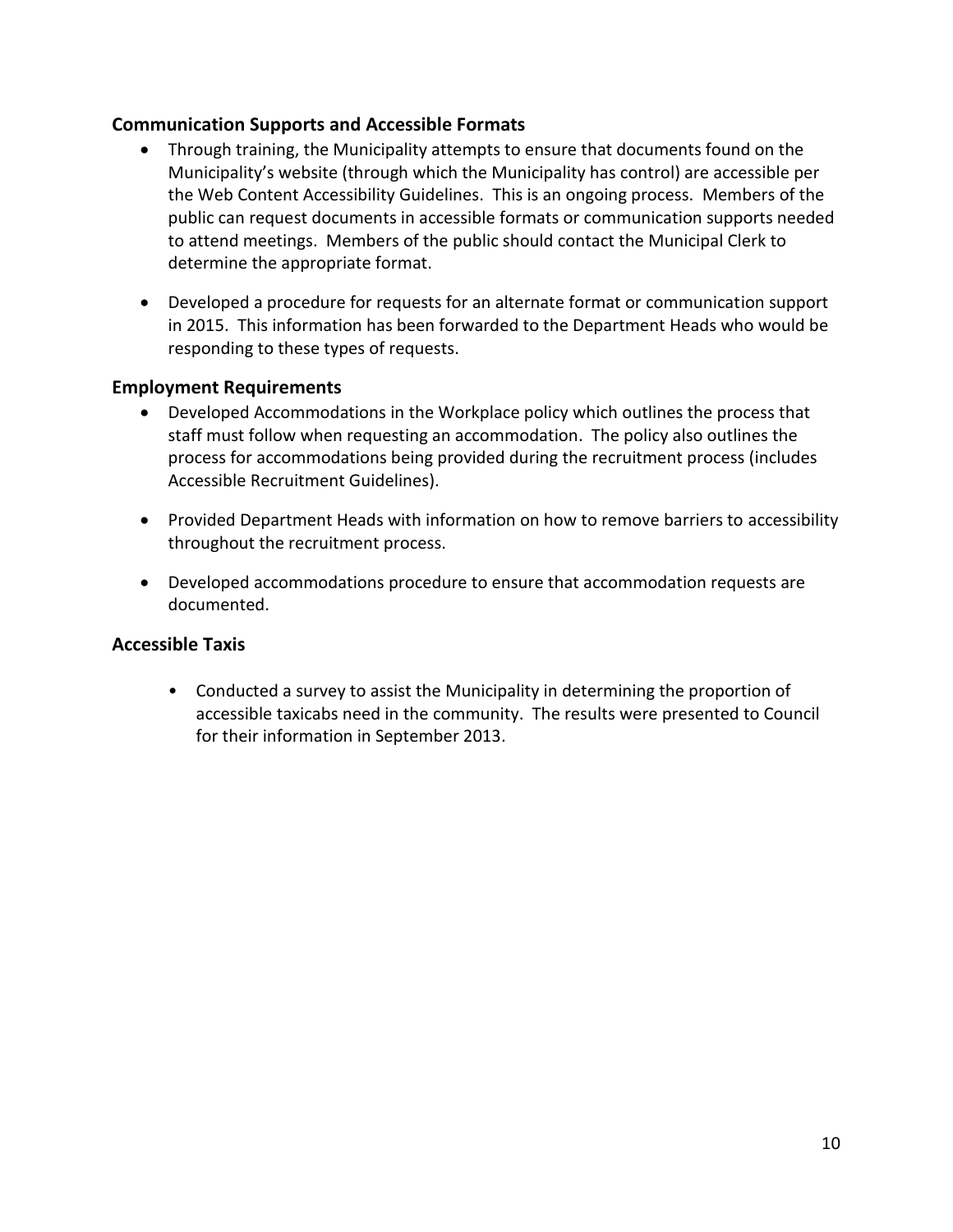# **Municipality of Thames Centre Accessibility Future Goals**

# <span id="page-10-1"></span><span id="page-10-0"></span>**Training**

- Develop comprehensive purchasing training and deliver to staff responsible for making purchases.
- Develop online training module and additional resources to help staff create accessible documents. (Training is currently provided in class)

# <span id="page-10-2"></span>**Design of Public Spaces Regulation**

 The Municipality will ensure compliance with the Design of Public Spaces regulation as it applies to Municipal owned public spaces.

# <span id="page-10-3"></span>**Accessible Customer Standard Update**

 Review the updated Accessible Customer Service standard in 2016 and implement as required.

# <span id="page-10-4"></span>**Websites and Web Content**

- Continue to monitor websites to ensure WCAG compliance
- Develop strategy to ensure web document compliance for documents dating back to 2012.
- Update municipal website to ensure it is WCAG compliant

# <span id="page-10-5"></span>**Policies**

 Continue to review policies to ensure they are consistent with the four principles of accessibility.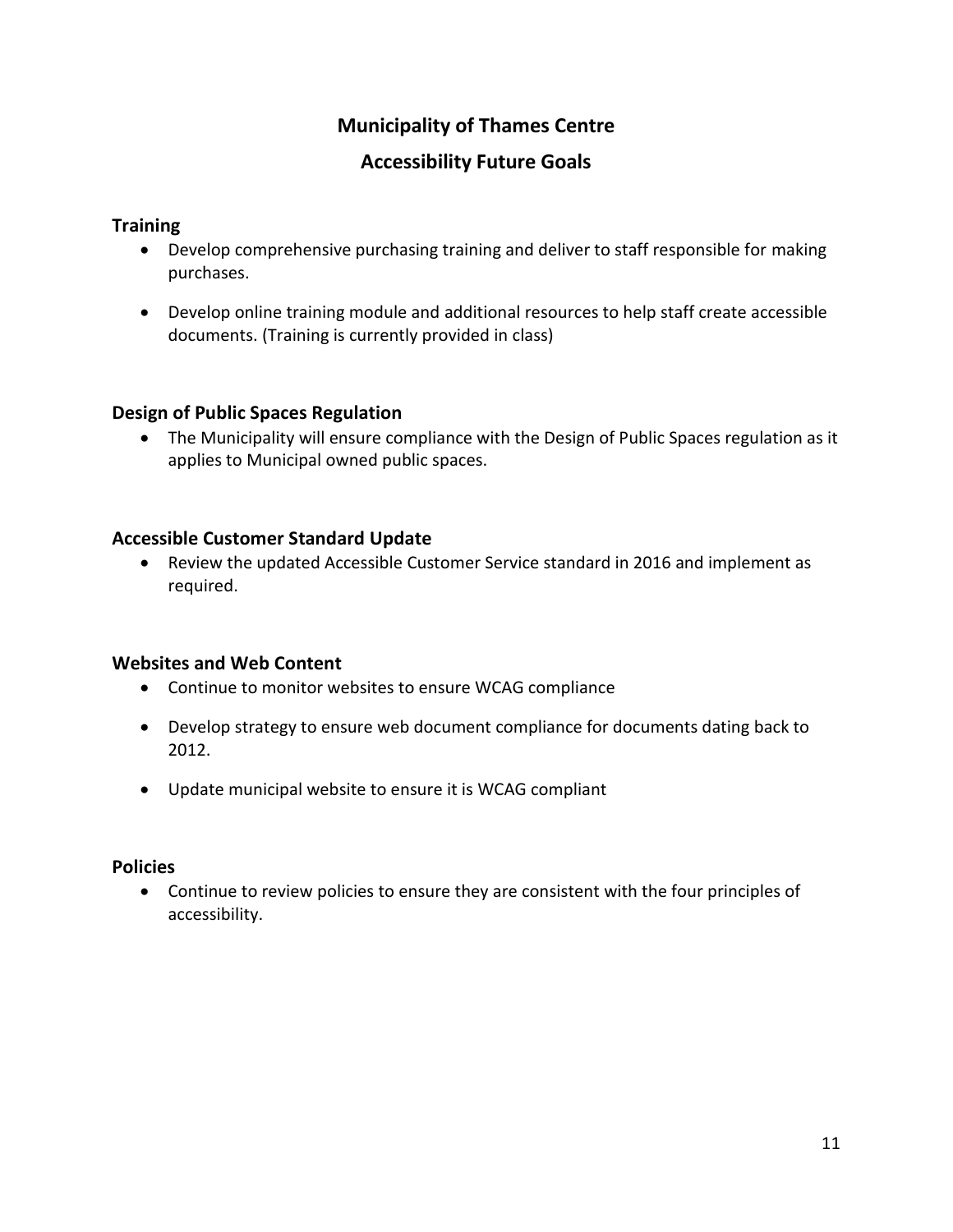# **Repeal of Ontarians with Disabilities Act**

<span id="page-11-0"></span>The Ontarians with Disabilities Act (ODA) established the foundation for accessibility in the public sector by requiring municipalities to establish Accessibility Advisory Committees and develop accessibility plans. These have been municipal requirements since the legislation was enacted in 2001.

In 2005, the Accessibility for Ontarians with Disabilities Act (AODA) was established. The AODA allowed for the development of accessibility standards to be developed by the Province of Ontario. The Ontario government has removed sections of the ODA which are comparable to those addressed by the AODA or its regulations.

Effective December 1, 2015, twelve sections of the ODA have been repealed. These sections are largely duplicated or addressed in a comparable manner by the AODA or its regulations. This change will positively reduce the administrative burden on municipalities.

In particular, three sections of the ODA that directly impact municipalities were repealed as follows:

- Section 11 Municipal Accessibility Plans
	- o the ODA Requirement to Develop Annual Accessibility Plans
	- o the AODA requires municipalities to develop multi-year accessibility plans.
- Section 12 Accessibility Advisory Committees
	- o the ODA Requirement for Municipalities to Develop Accessibility Advisory Committees (AACs)
	- o the AODA requires that the majority of AAC members be persons with disabilities and provides for an expanded scope of the committee when compared with ODA-related requirements.
- Section 13 Municipal Goods and Services
	- o the ODA Requirement for Municipalities to Ensure Accessible Procurement of Goods and Services
	- o the AODA requires all broader public sector organizations to incorporate accessibility into procurements of goods, services and facilities, including kiosks.

All other ODA requirements continue to be in effect. The AODA remains Ontario's primary accessibility law and municipalities will continue to be required to comply with applicable requirements in that statute and its regulations.

Accessibility committees and plan requirements from the ODA are duplicated in the AODA and therefore are unchanged.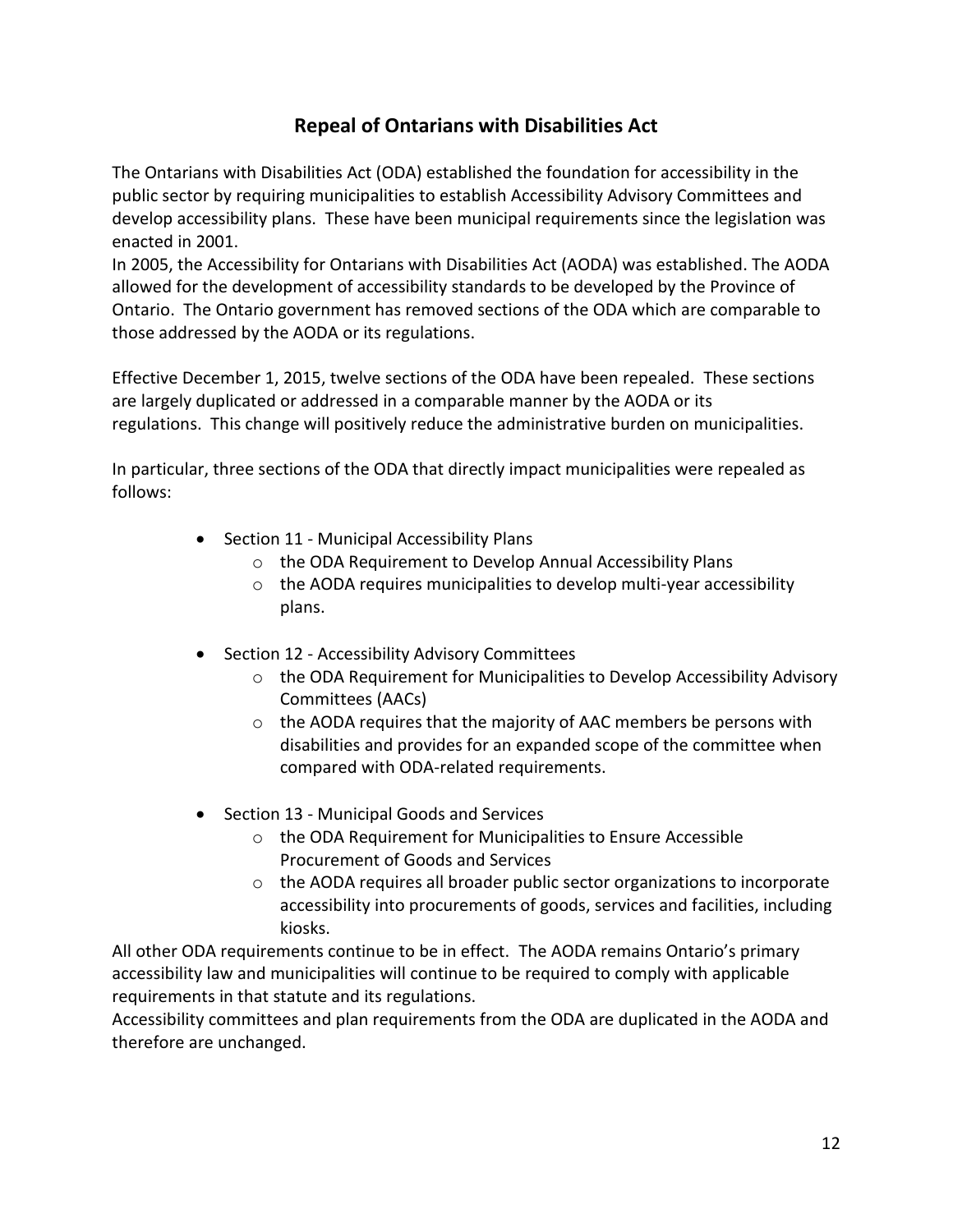# **APPENDIX '1' OF THE MULTI-YEAR ACCESSIBILITY PLAN Accessible Maintenance Practices**

# <span id="page-12-0"></span>**Maintenance of Accessibility Elements, Design of Public Spaces Standard**

# <span id="page-12-2"></span><span id="page-12-1"></span>**Purpose:**

To meet the requirements under the Integrated Accessibility Standards Regulation (O.Reg 191/11), Design of Public Spaces Standard (Section 80.44) Maintenance of Accessible Elements.

# **Practices:**

To ensure that any newly constructed or redeveloped elements provided for under the Design of Public Spaces will have procedures for preventative and emergency maintenance of the accessible elements in public spaces.

# <span id="page-12-3"></span>**Scope:**

Organizations shall ensure that their multi-year accessibility plan includes procedures for preventative and emergency maintenance of the accessible elements in public spaces as required under this Part and procedures dealing with temporary disruptions when accessible elements required under this Part are not in working order.

The Design of Public Spaces Standard applies to public spaces that are newly constructed or redeveloped, that include:

- Recreational Trails and Beach Access Routes
- Outdoor Public Use Eating Areas
- Outdoor Play Spaces
- Exterior Paths of Travel
- Accessible Parking